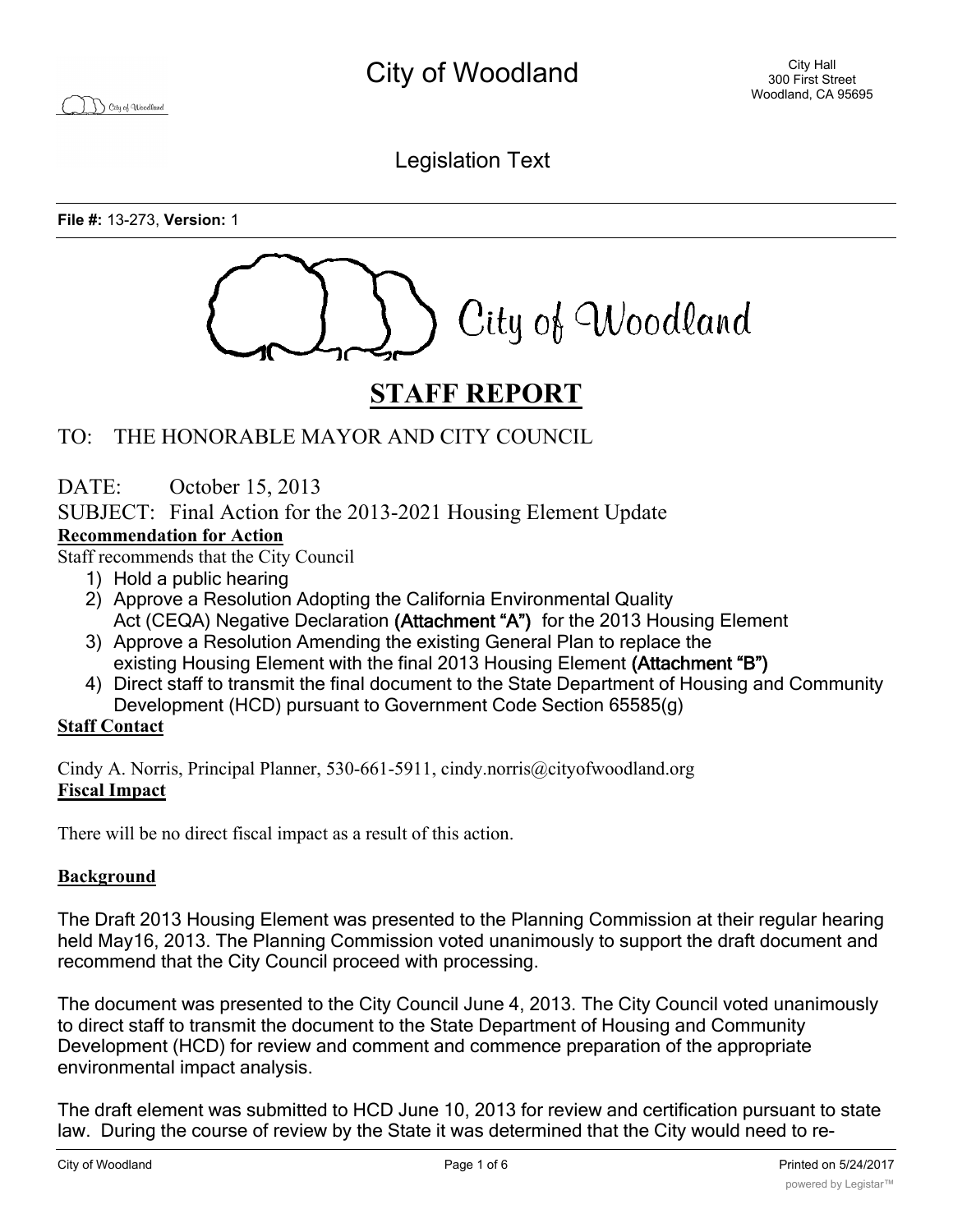#### **File #:** 13-273, **Version:** 1

designate and ultimately rezone an additional 22 acres to the City's high density/R-25 designation in order to accommodate 463 units for households in the low, very low, and extremely low income categories. This action was added to Program 2.A.2 (see additional discussion below) and must be satisfied within 12 months of adoption of the 2035 General Plan or two years of adoption of the 2013 Housing Element, whichever occurs first.

On August 8, 2013, the City received notice from HCD (see **Attachment "D")** that the revised draft housing element was found to meet the "statutory requirements of State housing element law".

A Negative Declaration and Initial Study for the element was prepared and released August 20, 2013 for a 30-day review and comment period which ends September 18, 2013. At the time of this writing three comment letters have been received. (**Attachment "C").**

- · Central Valley Regional Water Quality Control Board
- · State of California Public Utilities Commission
- Pioneer Law Group, LLP

The first two letters were provided to inform the city of technical requirements that did not impact the Housing Element. The letter from the Pioneer Law Group, LLP suggests that the proposed Update did not meet requirements relating to the provision of adequate sites to accommodate the City's Regional Housing Needs Allocation throughout the 8-year Housing Element due to the proposed deferral for rezoning of 22 acres of land to the completion of the Housing element update. The comments can be summarized as follows:

- *1. That the City has failed to meet its obligations under state housing element law because it has deferred the obligation to provide for adequate housing sites, particularly for higher density housing that would affordable;*
- *2. That although the Housing Element includes a program that commits the City to identifying such sites in the future, the program lacks details on whether and how it will be implemented; and*
- *3. That the deferred approach in the Housing Element-tying the identification of sites for rezoning to the General Plan Update process-requires sensible timing to ensure that City is not approving housing development without having first followed through on the adequate sites program in the Housing Element.*

Staff and the Consultant team believe that the Housing Element Update does meet the requirements of State Law based on the following:

- *1. That the State Housing Element law allows for "deferral" by permitting a program to identify adequate sites for future rezoning;*
- *2. That the California Department of Housing and Community Development has provided a written opinion that, if the City Council adopts the draft Housing Element as reviewed by HCD, it will find the Element in compliance with state law; and*
- *3. That tying implementation of the rezoning program to the General Plan Update allows for the broadest community engagement in selected the most appropriate sites for re-designation affordable housing and ensures that those sites are the most suitable from a development feasibility perspective.*

The Final 2013-2021 Housing Element Update was presented to the Planning Commission on September 19, 2013. The Planning Commission voted unanimously to support the draft document and recommend that the City Council approve the update and submit the final document to HCD.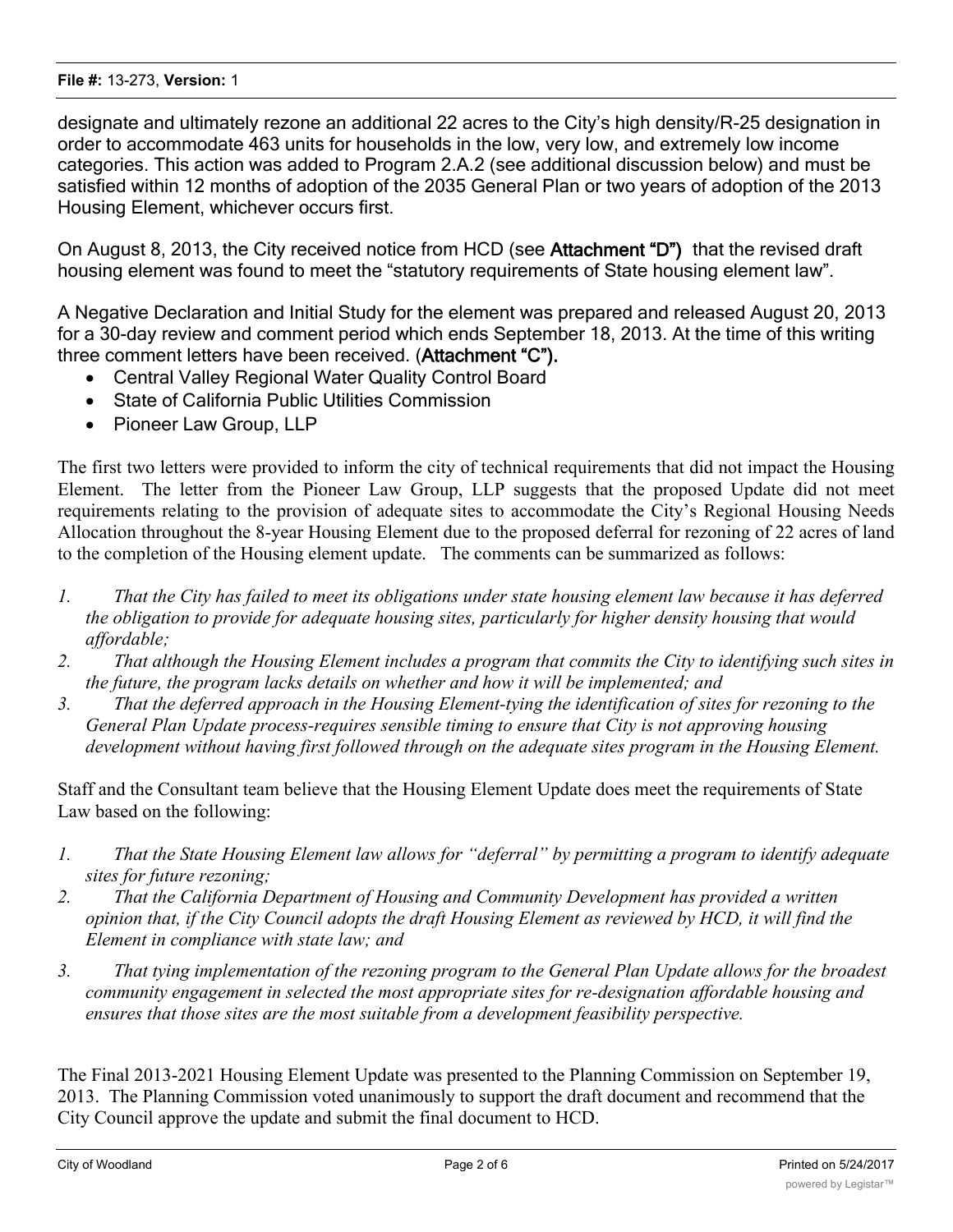### **Discussion**

The City of Woodland has made technical updates to its General Plan 2008 Housing Element, including extending the horizon year out eight years to 2021, updating the demographic data and land inventory, and updating the housing programs to reflect the loss of redevelopment funding and changes in City priorities since the previous Housing Element update.

The Housing Element is one of seven mandated elements of the City's general plan. State law requires that local governments address the existing and projected housing needs of all economic segments of the community through the housing elements. The current 2008 Housing Element was adopted March 24, 2009 and will expire October 31, 2013.

As specified under state law, the 2013 Housing Element contains an identification and analysis of existing and projected housing needs for the City of Woodland, and a statement of goals, policies, qualified objectives, financial resources, and scheduled programs for preservation, improvements, and development of housing. The new Housing Element covers the 8-year statutory period from January 1, 2013 through October 31, 2021.

Because of the October 2013 deadline, the Housing Element is out of synch with, and proceeding ahead of, the City's current effort to update the citywide General Plan. This has been previously reported to the Commission and Council and is accounted for in the General Plan Update scope of work and schedule. Staff and consultants are moving forward with the Housing Element update independent of the rest of the General Plan Update process.

The full General Plan Update is expected to be before the Commission and Council for final action in February of 2015. Should it become apparent that modifications to the new Housing Element are necessary to ensure consistency between all elements of the General Plan prior to adoption of the rest of the Update, this will be addressed at that time.

## **SUMMARY OF THE 2013 HOUSING ELEMENT:**

The 2013 Housing Element consists of two sections:

- · Section 1 -- Goals, Policies, and Implementation Programs
- Section 2 -- Background Data

Section 1 (Goals, Policies, and Implementation Programs) addresses four housing objectives:

1) Development of Housing

Key policies to which the City is committing under this objective:

- · Ensuring flexibility in development standards
- · Ensuring adequate sites to accommodate new housing needs
- · Development of housing for all economic segments
- · Ensuring housing for homeless, transitional, and special needs populations

Under State law, the Housing Element of every city and county must address the provision of a fair share of housing in various income categories. This fair share is established by the State and SACOG, and assigned to the City. It is known as the Regional Housing Needs Allocation (RHNA). The RHNA for the City is1,877 units as shown below, with income limits shown based on the latest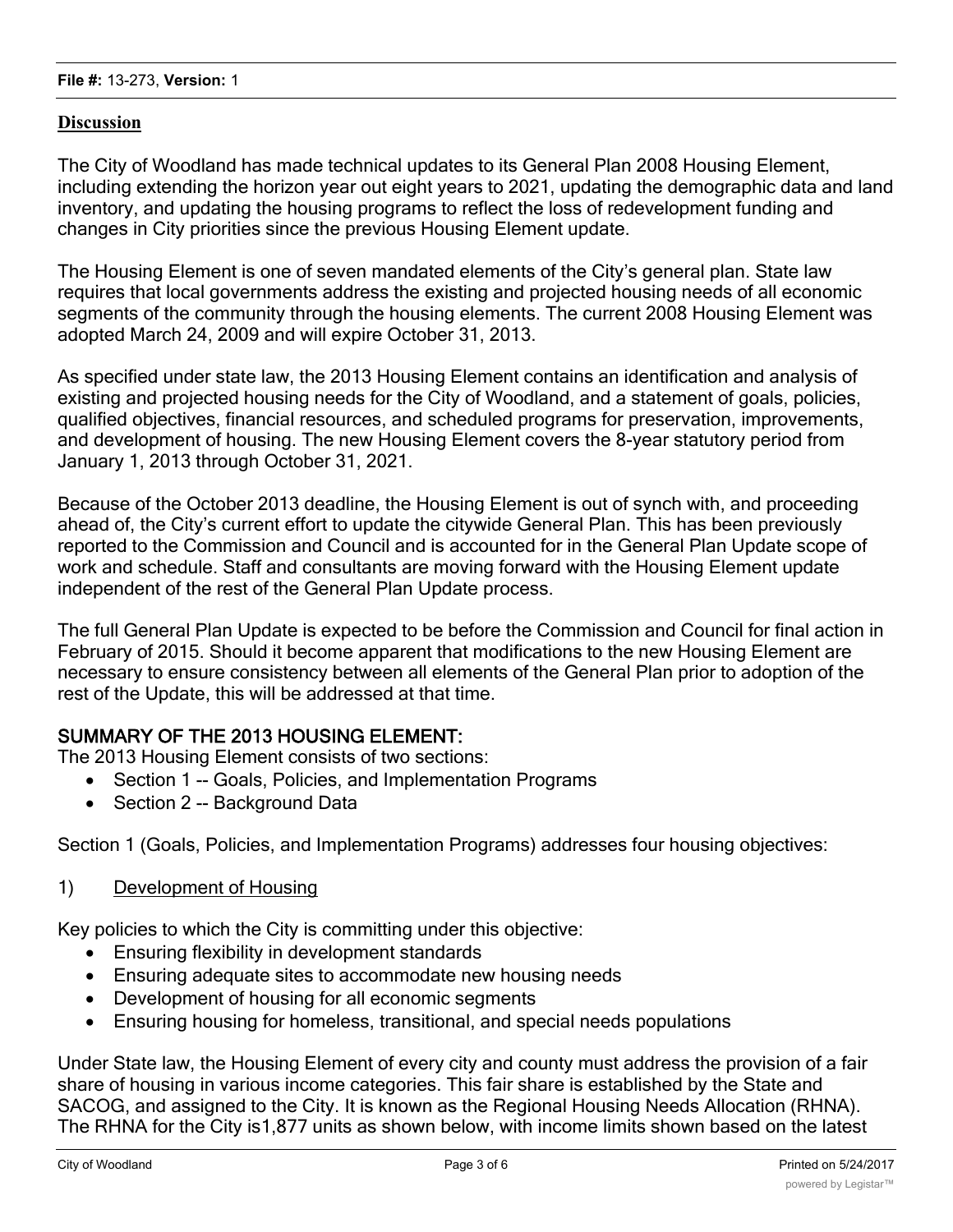2012 median family income:

- 195 units Extremely Low Income (30% of median or \$23,070 for 2012)
- 195 units Very Low Income (50% of median or \$38,450 for 2012)
- 274 units Low Income (80% of median or \$61,500 for 2012)
- 349 units Moderate Income (120% of median or \$92,300 for 2012)
- 864 units Above Moderate Income (>120% of median or >\$92,300)
- 1,877 units TOTAL

Note: The four-person family median income for Yolo County for 2012 is \$76,900

The City has determined that there is enough land zoned in various existing higher density categories throughout the City to accommodate many of the fair share units. However, re-designation and rezoning of an additional 22 acres in the City's high density/R-25 designation is required in order to accommodate 463units for households in the low, very low, and extremely low income categories.

This action was added to Program 2.A.2 and must be satisfied within 12 months of adoption of the 2035 General Plan or two years of adoption of the 2013 Housing Element, whichever occurs first. This objective will be satisfied, in part, by re-designating/rezoning some of the 11.5 acres of vacant land in the Spring Lake Specific Plan (SLSP) from R-20 to R-25 and a portion of the approximately 123 vacant acres, also in Spring Lake, from R-8 or R-15 to R-25. In addition, the City may also consider rezoning various vacant and underutilized properties within the Downtown Specific Plan and East Street Corridor Specific Plan areas to R-M (up to 25 units per acre).

### **Summary of Quantified Objectives**

| Program                     |                          | ELI |     |     | M   | AM    | otal  |
|-----------------------------|--------------------------|-----|-----|-----|-----|-------|-------|
| <b>New Construction</b>     | 75                       | 80  | 90  | 349 | 864 | 1.458 |       |
| Rehabilitation              |                          | 10  | 20  | 25  |     |       | 55    |
| Conservation / Preservation | $\overline{\phantom{0}}$ | -   | -   | -   |     | -     |       |
| Total                       |                          | 85  | 100 | 115 | 349 | 864   | 1.513 |
| <b>RHNA</b>                 |                          | 390 |     | 274 | 349 | 864   | 1.877 |

### 2) Maintenance of Housing

Key policies to which the City is committing under this objective:

- · Rehabilitation of housing
- · Housing code compliance
- Retention of existing units
- · Preservation of existing units

### 3) Equal Opportunity in Housing

Key policies to which the City is committing under this objective:

- · Maintenance of equal opportunity in local regulations and programs
- Avoidance of economic segregation
- Support for fair housing programs
- · Elimination of housing discrimination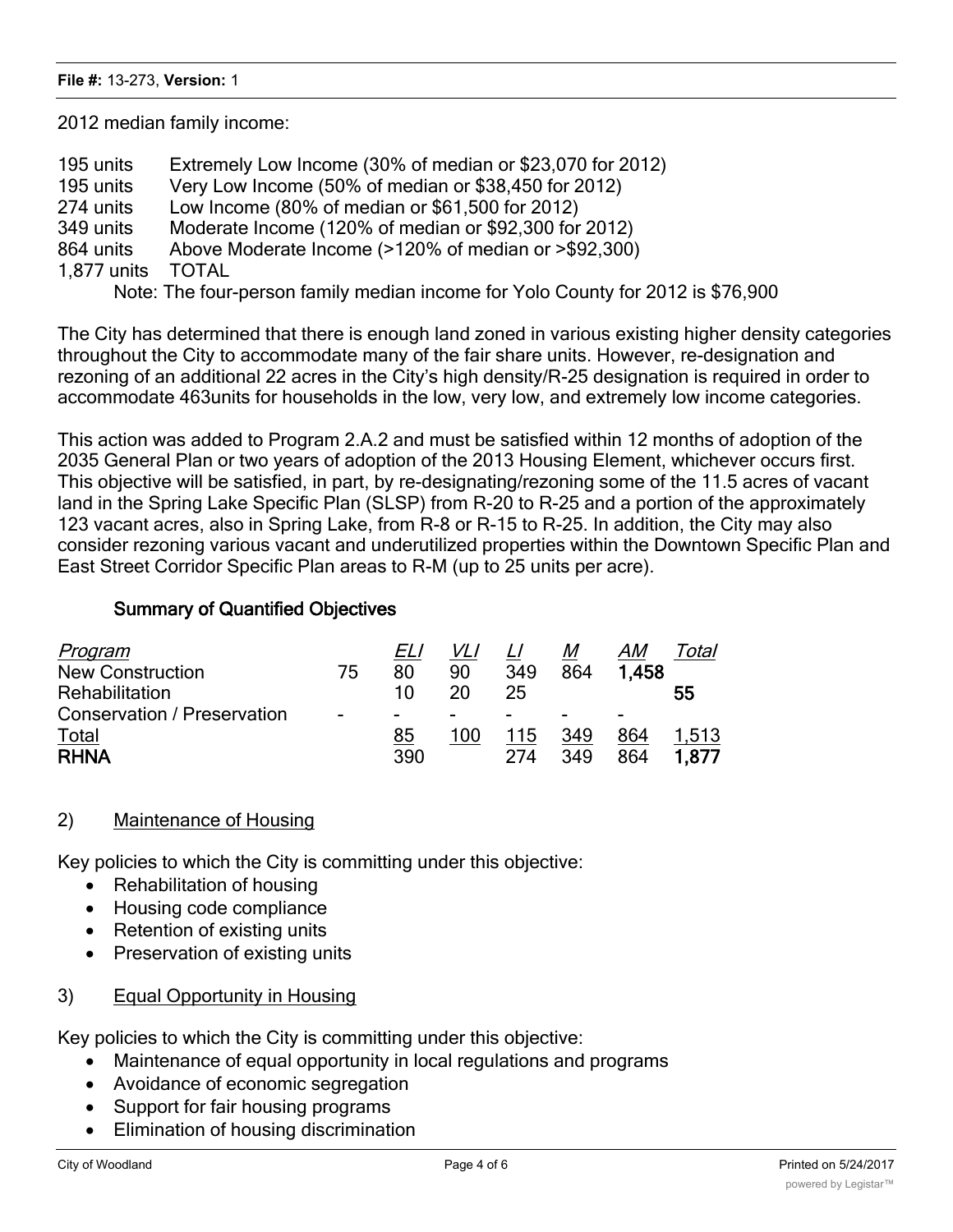### 4) Energy Conservation and Sustainable Housing Development

Key policies to which the City is committing under this objective:

- Encouragement of innovation
- · Promotion of infill and denser uses
- Promotion of energy-conserving construction
- · Promotion of energy-conservation education
- · Promotion of solar energy
- · Promotion of weatherization

Section 2 (Background Data) provides a housing needs assessment, resources inventory, identification of potential housing constraints, evaluation of existing programs, and other required information. This information has been summarized in prior staff reports and is not repeated here.

#### **Conclusion**

Staff recommends that the City Council

- 1) Hold a public hearing
- 2) Approve a Resolution Adopting the California Environmental Quality Act (CEQA) Negative Declaration (**Attachment "A")** for the 2013 Housing Element
- 3) Approve a Resolution Amending the existing General Plan to replace the existing Housing Element with the final 2013 Housing Element (**Attachment "B")**
- 4) Direct staff to transmit the final document to the State Department of Housing and Community Development (HCD) pursuant to Government Code Section 65585(g)
- Prepared by: Cindy A. Norris Principal Planner

Heidi Tschudin General Plan Project Manager

Reviewed by: Ken Hiatt Community Development Director

Paul Navazio, City Manager

Attachments

A - Resolution Adopting the Negative Declaration for the 2013 - 2021 Housing Element Update